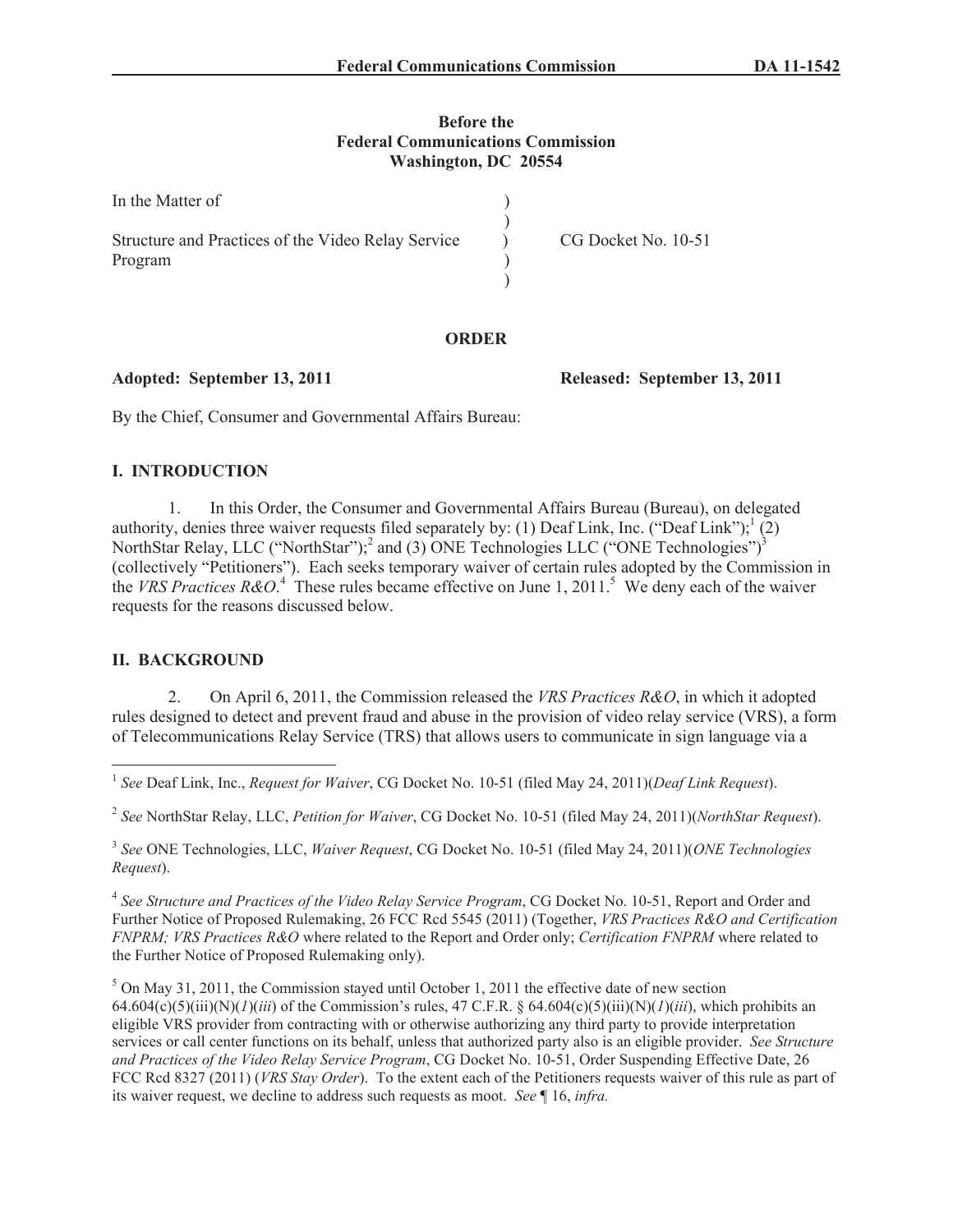video link utilizing an Internet connection. Among the measures the Commission adopted in the *VRS Practices R&O* are the following subsections of new section  $64.604(c)(5)(iii)(N)(I)$  of the Commission's rules:<sup>6</sup> (*i*) only an eligible VRS provider<sup>7</sup> may hold itself out to the general public as providing VRS;<sup>8</sup> (*ii*) VRS must be offered under the name by which the eligible provider became certified, in a manner that clearly identifies the provider of the service, and providers must route all VRS calls through a single URL address for that brand;<sup>9</sup> *(iii)* an eligible VRS provider may not contract with or otherwise authorize any third party to provide interpretation services or call center functions on its behalf, unless that authorized party also is an eligible provider;<sup>10</sup> and (*iv*) a third party that subcontracts with an eligible VRS provider to provide services related to the provision of VRS other than interpretation service or call center functions may not hold itself out as a provider of VRS, and must clearly identify the eligible VRS provider to the public.<sup>11</sup> Taken together, these measures are intended to reduce fraud and establish better oversight of the VRS program, and address the escalation of unauthorized revenue sharing arrangements in the VRS program. $<sup>1</sup>$ </sup>

3. Notwithstanding the goals underlying these rules, the Commission recognized that some companies offering VRS through an arrangement with an eligible VRS provider might require additional time to make adjustments to their operations in order to come into compliance with the new requirements adopted in the *VRS Practices R&O*. The Commission therefore stated that it would consider requests for a temporary waiver of the new requirements, to give these entities an opportunity to continue to provide VRS as a subcontractor with an eligible provider until these providers are able to obtain certification under new procedures to be adopted pursuant to the accompanying *Certification FNPRM*. <sup>13</sup> The Bureau subsequently issued a Public Notice providing guidance on filing requests for waiver of the new requirements adopted in the *VRS Practices R&O*. 14

<sup>7</sup> Under Commission rules in effect at the time Petitioners filed their waiver requests, an eligible provider was defined as an entity that meets at least one of four Commission eligibility requirements to provide TRS and receive compensation from the Interstate TRS Fund (Fund). *See* 47 C.F.R. § 64.604(c)(5)(iii)(F)(1-4)(2010). The Commission recently released an order amending its rules to require that all Internet-based TRS (iTRS) providers, including VRS providers, obtain certification from the Commission in order to be eligible to receive compensation from the Fund. *See Structure and Practices of the Video Relay Service Program,* CG Docket No. 10-51, Second Report and Order and Order, 26 FCC Rcd 10898 (2011) (*Certification Order*). The Commission therein established the timeframes by which entities seeking to become or remain eligible for compensation from the Fund must apply for Commission certification. *See id.* at paras. 59-61.

<sup>8</sup> *VRS Practices R&O*, 26 FCC at 5574, para. 57.

9 *Id.*

<sup>10</sup> *Id.* at para. 58.

<sup>11</sup> *Id.* at para. 59.

<sup>12</sup> *Id.* at para. 57.

<sup>14</sup> *Consumer and Governmental Affairs Bureau Provides Guidance on Filing Requests for Waiver of New Requirements Adopted in the Video Relay Services Fraud Order*, CG Docket No. 10-51, Public Notice, 26 FCC Rcd 6863 (CGB 2011) (*Waiver Guidance Public Notice*).

<sup>6</sup> 47 C.F.R. § 64.604(c)(5)(iii)(N)(*1*)(*i-iv*).

<sup>13</sup> *Id.* at 5575, para. 62; *see Certification Order* (subsequently adopting new procedures proposed in the *Certification FNPRM*).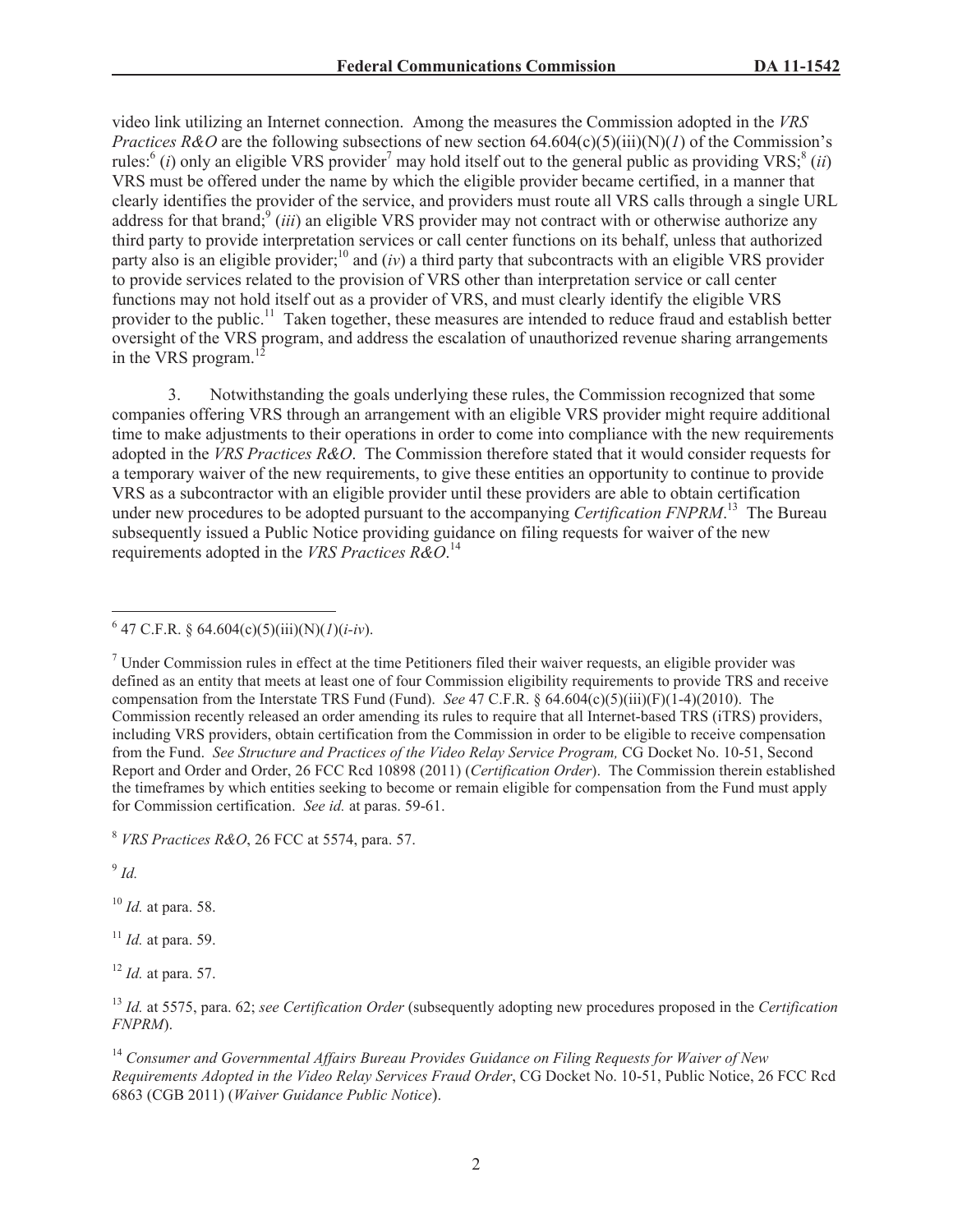4. On May 31, 2011, the Commission released the *VRS Stay Order* suspending the effective date of section  $64.604(c)(5)(iii)(N)(1)(iii)$  until October 1, 2011, in order to allow the Commission to complete its review of the certification requirements for iTRS providers. The *VRS Stay Order* specified that the waiver requests filed in response to the *VRS Practices R&O* and subsequent *Waiver Guidance Public Notice* were mooted by the *VRS Stay Order* only to the extent that they seek waiver of section 64.604(c)(5)(iii)(N)(1)(*iii*). Requests for waiver of other Commission rules or requirements filed in response to the *VRS Practices R&O* and *Waiver Guidance Public Notice* were not mooted by the *VRS Stay Order*, and thus remained pending.<sup>15</sup> Thus, below we address Petitioners' requests for waiver of other rules adopted by the Commission in the *VRS Practices R&O.*

#### **III. DISCUSSION**

5. Generally, the Commission's rules may be waived for good cause shown.<sup>16</sup> The Commission may exercise its discretion to waive a rule where the particular facts make strict compliance inconsistent with the public interest.<sup>17</sup> In addition, the Commission may take into account considerations of hardship, equity, or more effective implementation of overall policy on an individual basis.<sup>18</sup> Waiver of the Commission's rules is therefore appropriate only if special circumstances warrant a deviation from the general rule, and such a deviation will serve the public interest.<sup>19</sup> An applicant seeking a waiver faces a high hurdle and must plead with particularity the facts and circumstances that warrant a waiver.<sup>20</sup>

6. In addition to the general "high hurdle" that waiver applicants face, the Commission specified in the *VRS Practices R&O* what was particularly required of applicants for waiver of any of the new requirements adopted therein. The Commission stated that a waiver applicant "will have the burden of showing that the waiver is in the public interest, that grant of the waiver request will not undermine the purposes of the rules that we adopt today, and that it will come into compliance with those rules within a short period of time."<sup>21</sup> In addition, the Commission required each waiver applicant "to provide, in writing, a description of the specific requirement(s) for which it is seeking a waiver, along with documentation demonstrating the applicant's plan and ability to come into compliance with all of these requirements (other than the certification requirement)" within three months after the rules become effective, and elaborated that "[e]vidence of the applicant's plan and ability to come into compliance with the new rules shall include the applicant's detailed plan for modifying its business structure and operations in order to meet the new requirements."<sup>22</sup> The Commission further specified that it would grant waivers "only after a rigorous showing that the applicant has workable plans and the ability to continue providing VRS in a manner that will not undermine the measures adopted in [the *VRS Practices* 

<sup>21</sup> *VRS Practices R&O,* 26 FCC Rcd at 5575, para. 62.

<sup>22</sup> *Id.* at 5575-76, para. 63.

<sup>15</sup> *See VRS Stay Order,* 26 FCC Rcd at 8328, para. 3 n.6.

<sup>&</sup>lt;sup>16</sup> 47 C.F.R. § 1.3 ("Any provision of the rules may be waived by the Commission on its own motion or on petition if good cause therefor is shown").

<sup>17</sup> *Northeast Cellular Telephone Co. v. FCC,* 897 F.2d 1164, 1166 (D.C. Cir. 1990) (*Northeast Cellular*).

<sup>18</sup> *WAIT Radio v. FCC,* 418 F.2d 1153, 1159 (D.C. Cir. 1969) (*WAIT Radio*); *Northeast Cellular*, 897 F.2d at 1166.

<sup>19</sup> *Northeast Cellular,* 897 F.2d at 1166.

<sup>20</sup> *WAIT Radio,* 418 F.2d at 1157 (*citing Rio Grande Family Radio Fellowship, Inc. v. FCC,* 406 F.2d 664 (D.C. Cir. 1968)); Birach Broad. Corp., *Memorandum Opinion and Order,* 18 FCC Rcd 1414, 1415 (2003).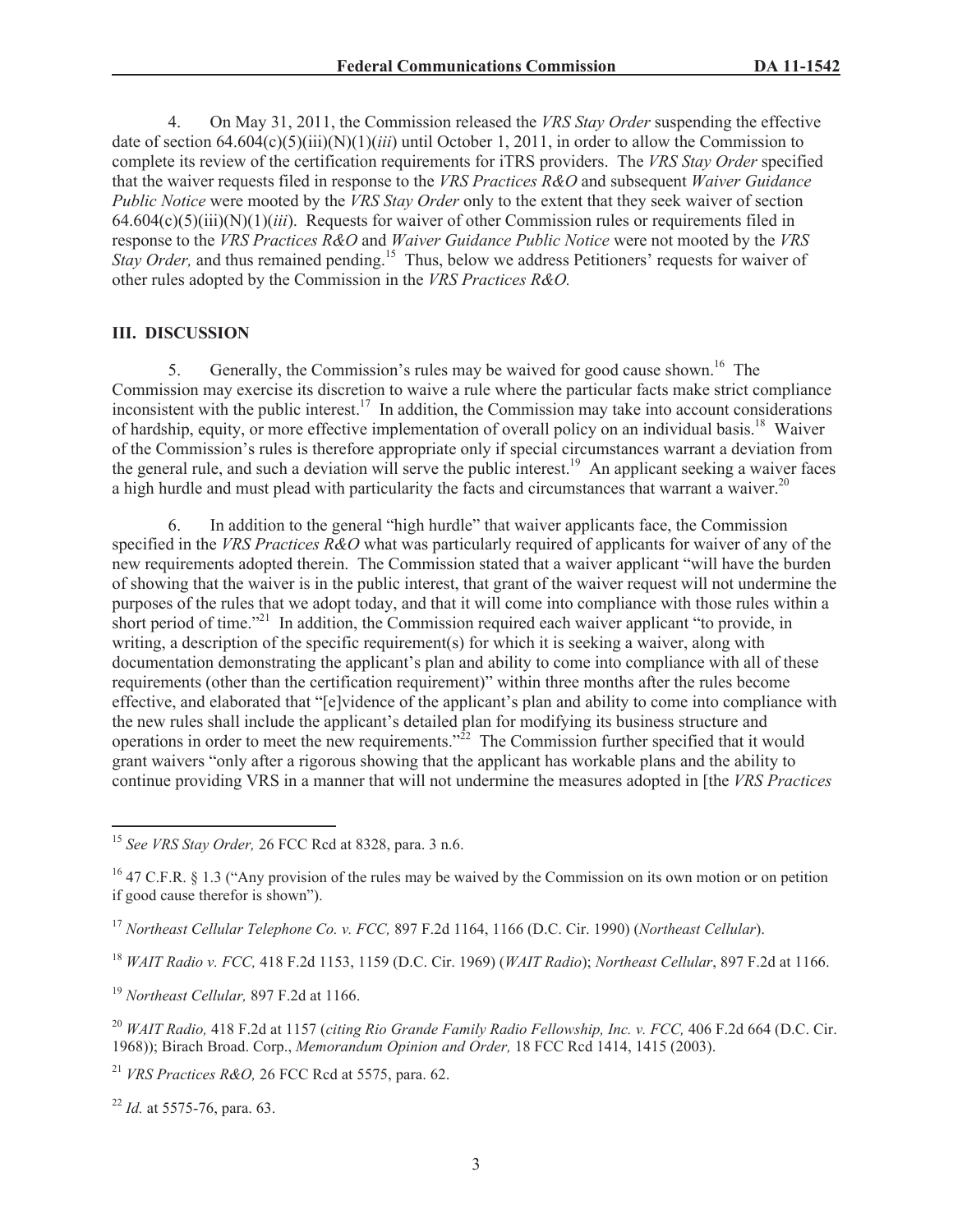*R&O*] to eliminate the fraud and abuse that have plagued the VRS program.<sup>223</sup> We address each of the waiver requests below, and for the reasons given, find that they should be denied.

# **A. NorthStar Waiver Request**

7. NorthStar was formed on May 18, 2011 as a combination of the Communications Access Center for the Deaf and Hard of Hearing (CAC), CP&J Investments, LLC d/b/a PAH! Relay (PAH), Interpretel LLC (Interpretel), Sign Language Access, Inc., d/b/a CallVRS (CallVRS), and URrelay, Inc. (URrelay).<sup>24</sup> According to NorthStar, CAC has been authorized to receive compensation from the Fund for its provision of TRS since 2002.<sup>25</sup> Furthermore, according to NorthStar, the other companies "have previously provided VRS" as follows: URrelay, through an agreement with CAC since 2006; CallVRS, through several agreements with eligible providers since 2008; PAH!, through an agreement with URrelay and CAC since 2008; and Interpretel, through an agreement with SNAP LLC since January 2011.<sup>26</sup> Because it is not currently eligible to receive compensation from the Fund for its provision of VRS, NorthStar explains, its waiver request "is predicated on its desire and operational imperative to continue providing responsible and compliant VRS to the public through its underlying Fund eligible partner, CAC, which itself has entered into a definitive purchase agreement by virtue of which it is in the process of being combined with NorthStar Relay."<sup>27</sup>

8. NorthStar requests waiver of section 64.604(c)(5)(iii)(N)(*1*)(*ii*) of the Commission's rules, which requires providers to offer VRS service under the name of a certified VRS provider and via a single URL address for the certified provider, "until such time as the Commission grants NorthStar Relay's application for Telecommunications Relay Service Fund eligibility certification."<sup>28</sup> NorthStar argues that it requires this waiver to allow it time to educate the public and its established consumer base about its formation from the combination of its component entities, "as well as the integration of several other entities that had previously combined with Interpretel."<sup>29</sup> For the duration of its requested waiver, NorthStar seeks to continue using the trademarks, logos, URLs and IP addresses associated with each of its constituent parts.<sup>30</sup>

9. We find that NorthStar has not shown good cause for allowing these multiple, apparently affiliated companies to continue to provide VRS service under separate names and using separate URLs. This is precisely the type of offering that the Commission in the *VRS Practices R&O* found would likely undermine the goals of the VRS program because of the susceptibility of such arrangements to fraud and the difficulty in exercising oversight of them*.* <sup>31</sup> Specifically, the Commission determined that "virtually none of the fifty or so ineligible carriers that are now providing VRS . . . are accountable for compliance

- <sup>25</sup> *Id.* at 4.
- <sup>26</sup> *See id.*

<sup>27</sup> *Id.* at 2.

<sup>28</sup> *Id.* at 8.

<sup>29</sup> *Id.*

<sup>31</sup> *See VRS Practices R&O,* 26 FCC Rcd at 5572-74, paras. 54-56.

<sup>23</sup> *Id.* at 5576, para. 63.

<sup>24</sup> *NorthStar Request* at 1, 4.

<sup>30</sup> *Id.* at 8-9.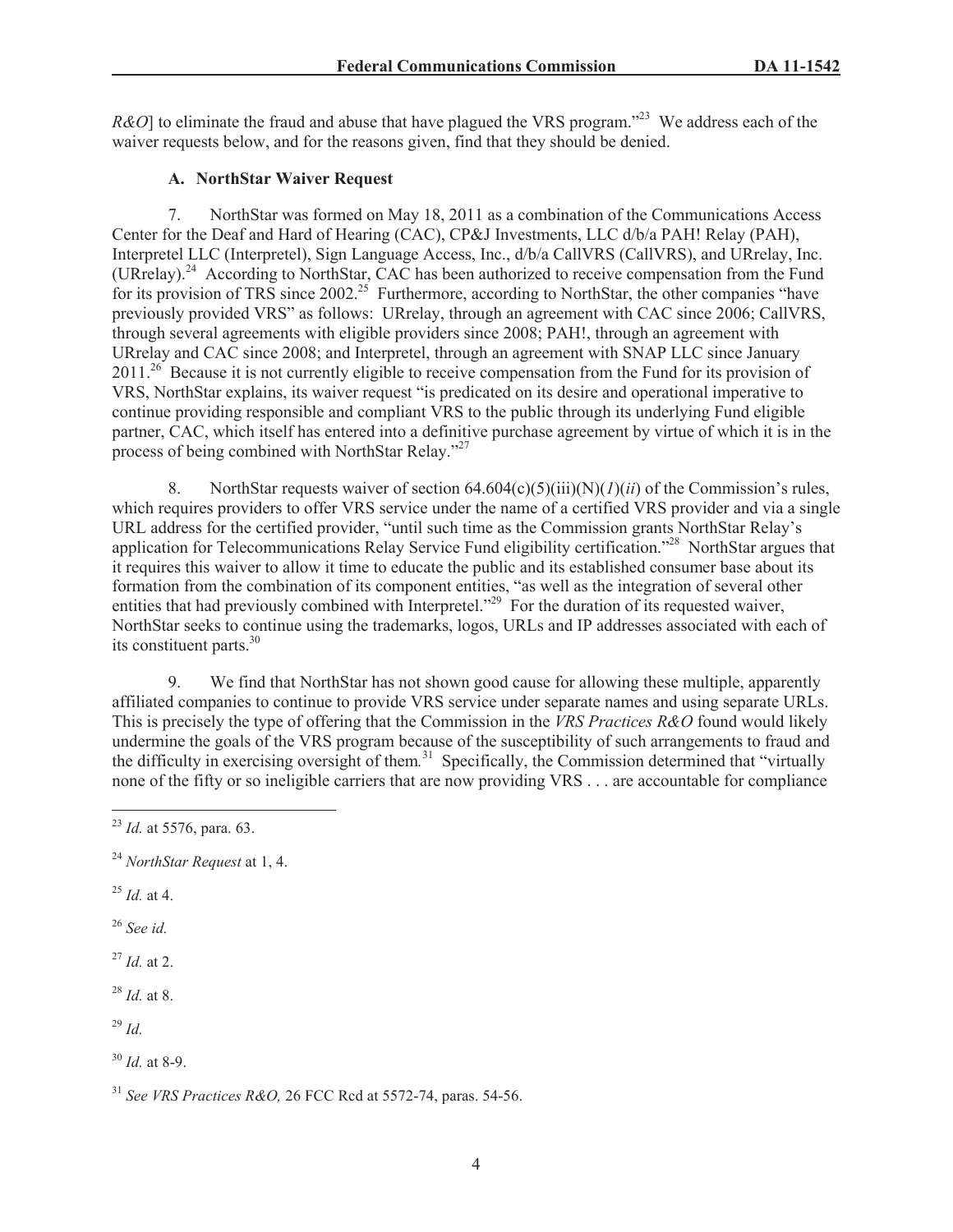with our rules, even though each has held itself out to the public as providing VRS service."<sup>32</sup> Moreover, under these circumstances, proper oversight by the Commission and the Fund administrator is impeded because the Commission, as well as other investigatory authorities, often has a difficult time identifying these entities or what services they provide.<sup>33</sup> The Commission also expressed concern that "[a]lthough the eligible provider is responsible for ensuring that the calls it bills to the Fund are legitimate, we are concerned that in many instances, the eligible provider may exercise very little oversight over the call handling operations of these affiliates and subcontractors."<sup>34</sup>

10. The arrangement that NorthStar describes illustrates these problems pointedly. For instance, NorthStar requests continued use of the trademarks, logos, URLs and IP addresses associated with "several other entities that had previously combined with Interpretel,"<sup>35</sup> without specifically naming these entities. Furthermore, NorthStar itself is a newly formed entity, and thus has no track record of compliance with the Commission's rules, nor does it explain how it will ensure that each company will individually and collectively provide VRS in compliance with Commission requirements. We find that it would not be in the public interest to allow these individual companies that have not been shown to be capable of providing VRS in compliance with the Commission's rules now, or in the near future, to continue to provide VRS under their own names and using their own URLs. We further find that granting a waiver would undermine the goals and purposes of the rules that the Commission adopted in the *VRS Practices R&O*.<sup>36</sup> Therefore, we deny NorthStar's request for waiver of section 64.604(c)(5)(iii)(N)(*1*)(*ii*).

## **B. Deaf Link Waiver Request**

11. Deaf Link offers a "suite of services" for individuals with disabilities, including Video Remote Interpreting  $(VRI)$ ,<sup>37</sup> accessible emergency information for government entities, and prerecorded, American Sign Language signed videos for websites and in-house playback at client sites.<sup>38</sup> It purports to operate a call center 24 hours per day, seven days per week from which it processes VRS calls as a subcontractor to other VRS providers for overnight and weekend shifts.<sup>39</sup>

12. Deaf Link requests a waiver of section  $64.604(c)(5)(iii)(N)(*I*)(*i*)$  of the Commission's rules, which states that only an eligible provider may hold itself out to the public as a VRS provider, but fails to provide any justification for why, as a subcontractor that provides overnight and weekend VRS coverage

<sup>34</sup> *Id.* at 5573, para. 55.

<sup>35</sup> *NorthStar Request* at 8.

<sup>36</sup> *See VRS Practices R&O,* 26 FCC Rcd at 5575, para. 62 (waiver applicant has burden of showing that grant of the waiver request will not undermine the purposes of the rules).

<sup>37</sup> VRI is a fee-for-service offering that utilizes a video connection to provide access to an interpreter who is at a remote location, and is used when an interpreter cannot be physically present to interpret for two or more people who are together at the same location. *See, e.g., Reminder that Video Relay Service (VRS) Provides Access to the Telephone System Only and Cannot be Used as a Substitute for "In-Person" Interpreting Services or Video Remote Interpreting (VRI), Public Notice, 20 FCC Rcd 14528 (CGB 2005).* 

<sup>38</sup> *See Deaf Link Request* at 3.

<sup>39</sup> *Id.* at 4.

<sup>32</sup> *VRS Practices R&O,* 26 FCC Rcd at 5572, para. 54.

<sup>33</sup> *See id.* at 5572-73, para. 55.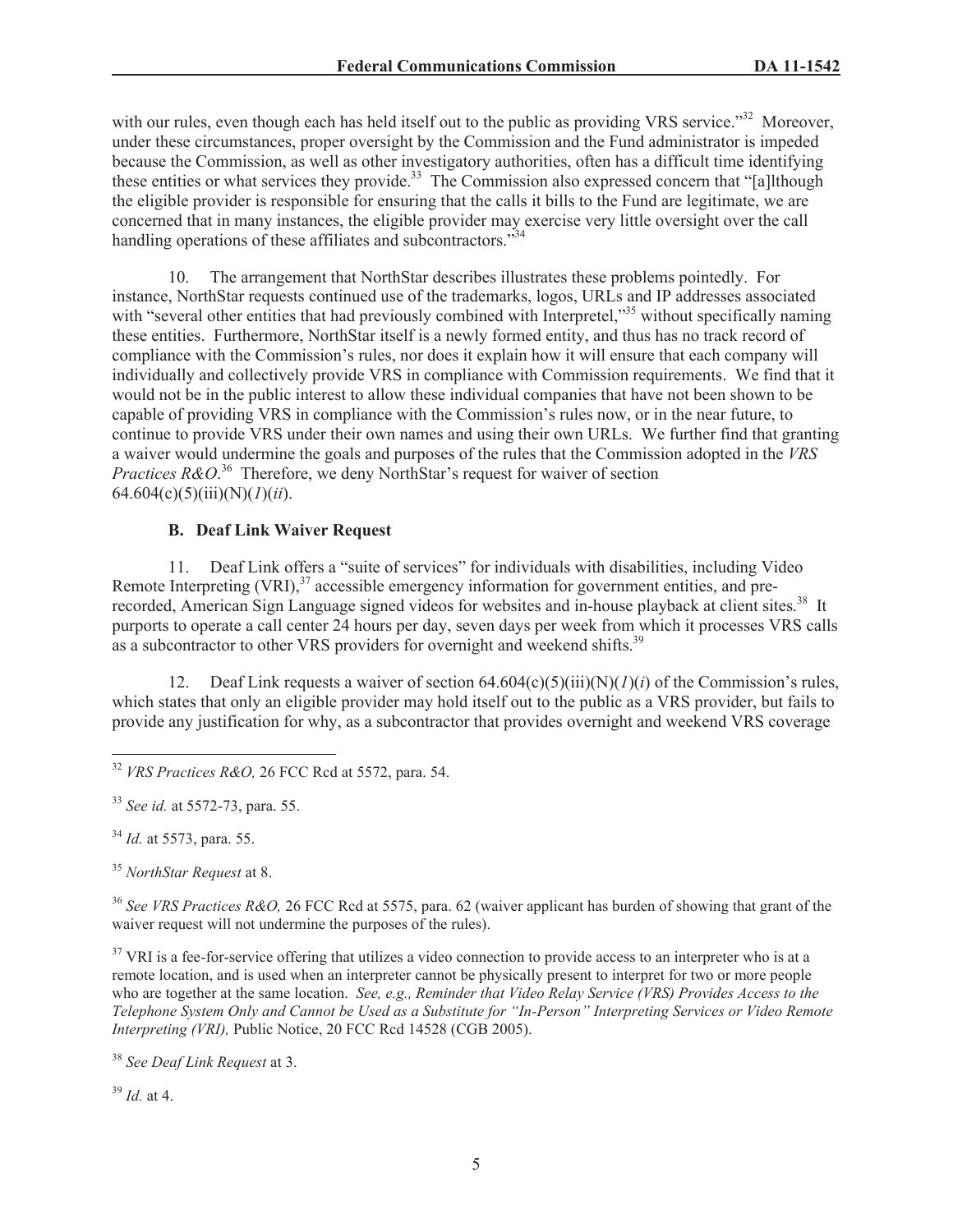for other VRS providers, it should be allowed to hold itself out to the general public as providing VRS. Deaf Link fails to show that it is or soon will be providing VRS in compliance with the Commission's rules, and thus should be allowed to hold itself out as a VRS provider prior to being certified as a VRS provider. We find that Deaf Link has not demonstrated that good cause exists to waive section  $64.604(c)(5)(iii)(N)(I)(i)$ , nor has it met its burden of showing that such a waiver is in the public interest. Therefore, we deny Deaf Link's request for waiver of section  $64.604(c)(5)(iii)(N)(*I*)(*i*).$ 

# **C. ONE Technologies Waiver Request**

13. ONE Technologies describes itself as a "leading provider of remote video interpretation,"<sup>40</sup> and it provides mobile device captioning as well as on-site sign language interpretation.<sup>41</sup> It asserts that it began providing "white label" VRS in 2009, and opened a call center and began processing calls branded as "ONE VRS" during off-peak hours in  $2010<sup>42</sup>$  ONE Technologies maintains that it submitted an application for certification in 2007.<sup>43</sup>

14. ONE Technologies requests waiver of section 64.604(c)(5)(iii)(N)(*1*)(*i*), (*ii*), and (*iv*) of the Commission's rules. We deny its requests. As support for its requested waiver of section  $64.604(c)(5)(iii)(N)(I)(i)$ , ONE Technologies states that such a waiver will give it time to make the necessary arrangements to staff its call center 24 hours per day, seven days per week, by September 1, 2011. Regarding section 64.604(c)(5)(iii)(N)(*1*)(*ii*), ONE Technologies expresses its intent to co-brand its VRS as "Powered by CAC" on its website, emails, and other promotional material for the duration of the waiver, and argues that this will minimize confusion for consumers.<sup>44</sup> ONE Technologies does not advance any particular reason for its requested waiver of section 64.604(c)(5)(iii)(N)(*1*)(*iv*).

15. Like Deaf Link, nowhere does ONE Technologies provide any justification for why, as a subcontractor that provides "off-peak" coverage for other VRS providers, it should be allowed to hold itself out to the general public as providing VRS, or continue branding calls as processed by "ONE VRS" during such off-peak times. Moreover, we do not find that adding "Powered by CAC" or another cobranding moniker to the branding remedies One Technologies' otherwise deficient request for waiver. One Technologies simply has not shown good cause for waiver of sections  $64.604(c)(5)(iii)(N)(*I*)(*i*),$  $(ii)$ ,<sup>45</sup> and  $(iv)$ , and thus should not be allowed to hold itself out as a VRS provider prior to being certified as a VRS provider. ONE Technologies likewise does not meet its burden of showing that such waivers are in the public interest, and that grant of the waiver request will not undermine the purposes of the rules and goals of the VRS program.

<sup>43</sup> *ONE Technologies Request* at 4-5.

<sup>44</sup> *Id.* at 6.

<sup>40</sup> *See* note 37, *supra.*

<sup>41</sup> *See ONE Technologies Request* at i, 2.

<sup>&</sup>lt;sup>42</sup> *See id.* at 2-3, 7. "White label" refers to an entity that is offering relay service but not eligible for direct payment from the Fund, and instead bills the Fund through an eligible provider. *See VRS Practices R&O,* 26 FCC Rcd at 5571, para. 52 n.147.

<sup>&</sup>lt;sup>45</sup> We note that ONE Technologies does not specifically address the portion of section 64.604(c)(5)(iii)(N)(*1*)(*ii*) related to the routing of VRS calls through a single URL address.